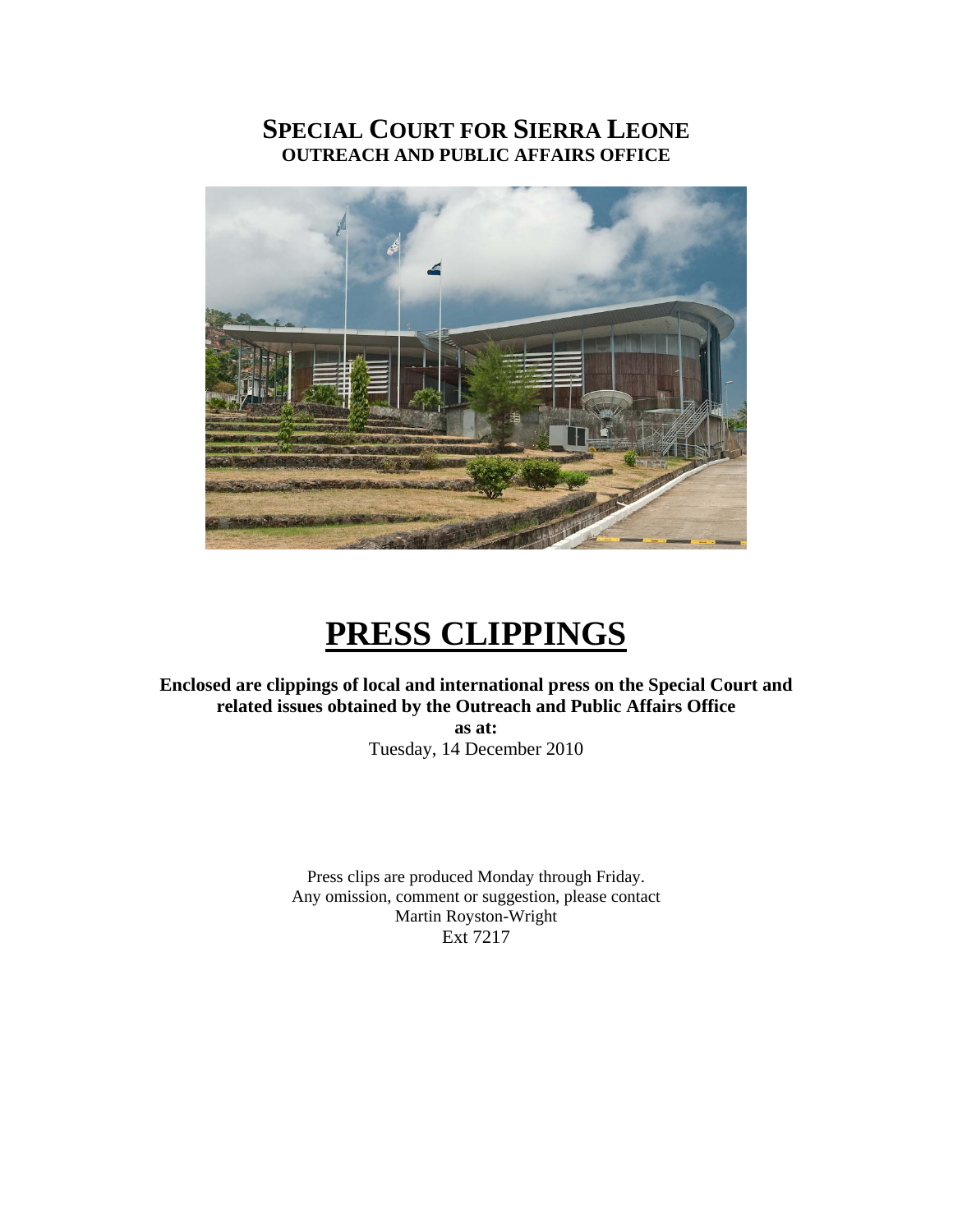| <b>Local News</b>                                                                      |            |
|----------------------------------------------------------------------------------------|------------|
| Law Courts Building Turns 100 / Awareness Times                                        | Page 3     |
| "The Act we Will Produce Will be Reflective of the Needs of Society" / Awoko Online    | Pages 4-5  |
| <b>International News</b>                                                              |            |
| Lieutenant Hategekimana to Remain Behind Bars for Life / <i>Hirondelle News Agency</i> | Page 6     |
| Kenya To Set Up Post-Election Violence Tribunal / Voice of America                     | Page 7     |
| Local Tribunal Won't Derail ICC Process / Kenya Broadcasting Corporation               | Page 8     |
| 'Zim Protecting Genocide Suspects' / News Day                                          | Pages 9-10 |

 $\sqrt{2}$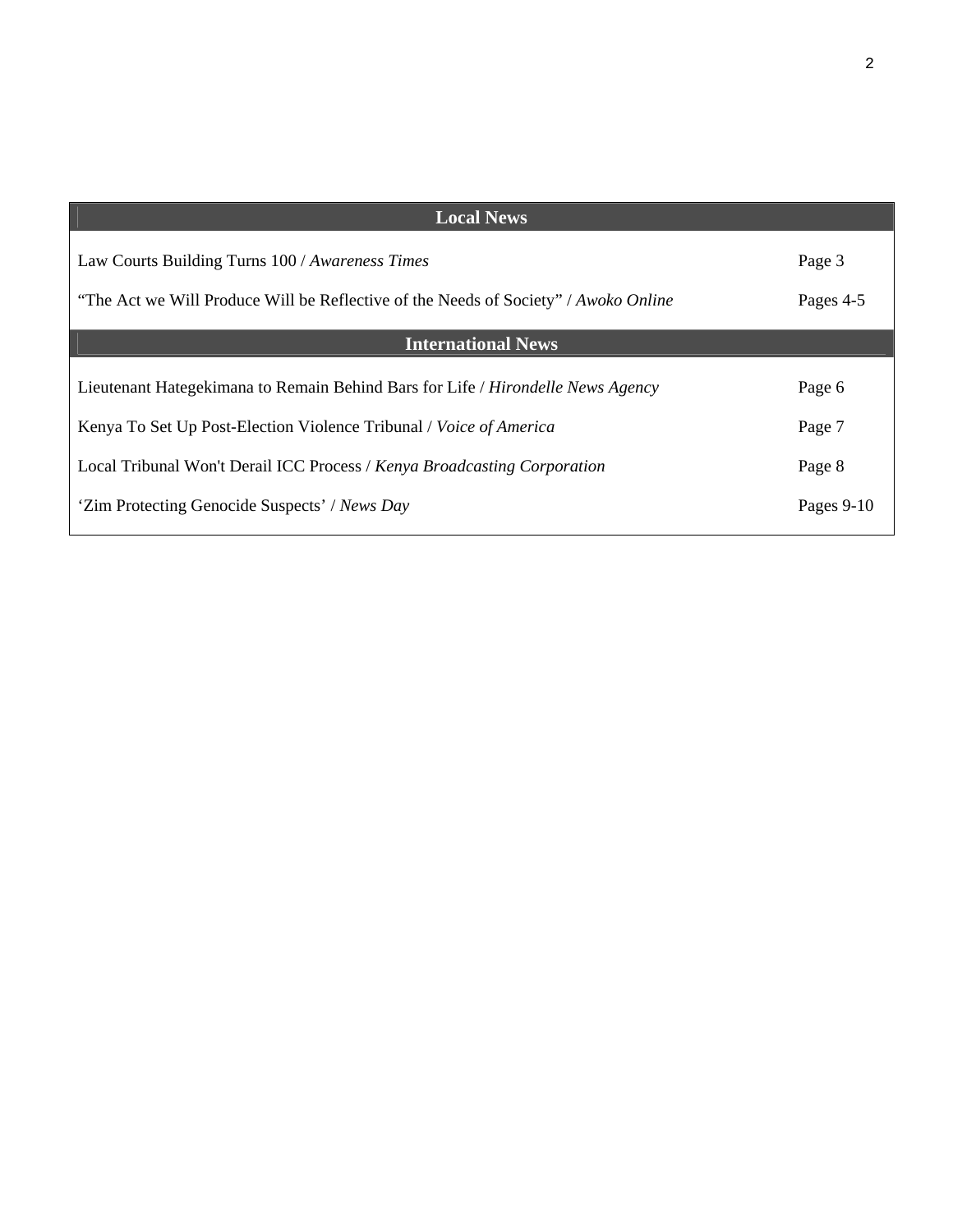# **Awareness Times** Tuesday, 14 December 2010

# **Law Courts Building Turns 100**

THE FOUNDATION STONE OF THIS BUILDING WAS LAID BY FIELD MARSHAL. HIS ROYAL HIGHNESS ARTHUR W.P.A. DUKE OF CONNAUCHT AND STRATHEARN. K.C., K.T., K.P., C.C.B., C.C.S.I., C.C.M.C., C.C.I.E., C.C.V.O. IS" DECEMBER, 1910.

On the 15<sup>th</sup> December 1910, the foundation stone was laid to mark the birth of what is now known as the Chamber of the Chief Justice of the Sierra Leone Judiciary.

One hundred years have rolled by since the said foundation stone was laid by a representative of our British colonial masters, Field Marshal, His Royal Highness, Arthur W.P.A, Duke of Connaught and Strathearn, K.C. K.T, K.P, C.C.B, C.C.S.I, C.C.MC, C.C.I.E, C.C.V.D.

According to the Master and Registrar of the Sierra Leone Judiciary, Elwyn Bailor, the court was constructed to concentrate judicial matters in one place and to ensure that the judiciary adequately plays it role as the upholder of justice in the country.

In one hundred years, there has not been much improvement to the infrastructure itself since it was built to last centuries, but there have been additions over the years with outside courts, water well, canteen and an improved library system.

The building has hosted high profile matters like the Mohamed Sorie

Fornah and others, and FM Minah and others treason trials, the Waterloo and Mammy Yoko Streets murders, the State vs. Foday Sankoh and the west side boys.

To mark the 100 years anniversary, the judiciary is planning a big celebration which is slated for 22<sup>nd</sup> December 2010.

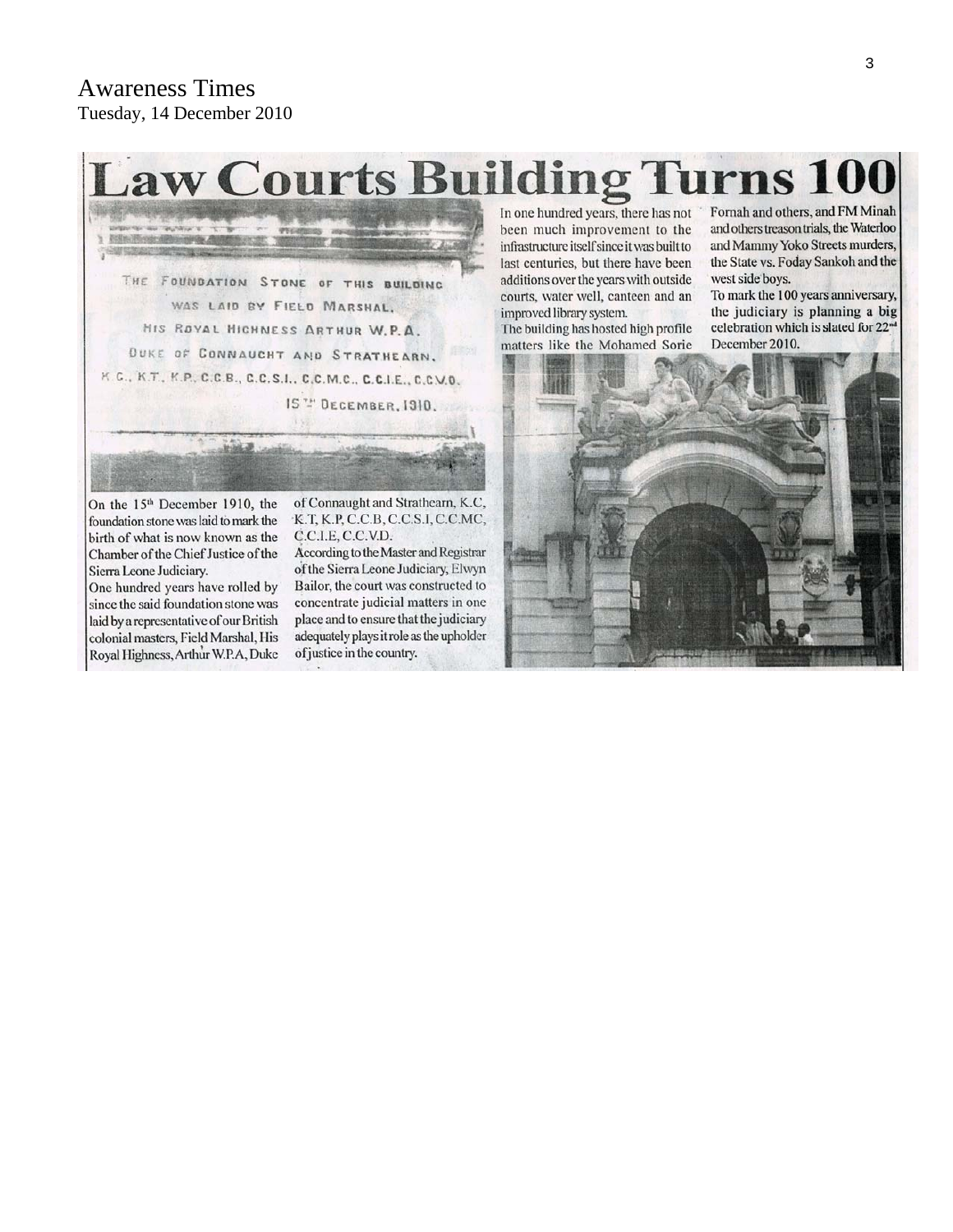## **"The Act we will produce will be reflective of the needs of society" -Justice Browne-Marke**

A one day stakeholders' conference was held at the prestigious Njala Venue Centre at Aberdeen on 10th December, 2010 by the Justice Sector Development Programme in collaboration with the Ministry of Justice.

Justice Browne-Marke said that the aim of the conference was to come out with a draft bill on the Criminal Procedure Act (CPA) that will reflect the needs of society.

In his presentation on Committal proceedings, Justice Browne -Marke said they are not trials but rather means by which the courts search for the involvement of the accused in the matter in court. Leading representatives who work within the criminal justice system met to discuss proposals for new criminal procedure laws. These included Judges, Lawyers, personnel from the Sierra Leone Police, Representatives from the International Community and the Media.

It can be recalled that existing laws in Sierra Leone, spanning half a century, which were suitable for their time are no longer able to meet the needs of this century to match international standards and the legal environment.

The new law is therefore being designed to grapple with the increasingly complex and difficult cases that are now being tried.

Discussions at the conference focused on major issues like the proposed abolition of the preliminary inquiries.

Currently, prosecution witnesses must give oral evidence in both Magistrate and High courts which lead to apathy in court attendance.

The new law will endeavour to make provision to address this 'unnecessary' waste of time and energy. The Justice Sector Development Programme (JSDP) is a Government of Sierra Leone initiative funded by the UK's Department for International Development (DFID) and managed by the British Council. It is a six-year programme which started in March 2005 and will end in 2011.

The primary objective is to improve safety, security and access to justice for the people of Sierra Leone, particularly the poor, vulnerable and marginalized.

The new sentences in the draft bill will include the suspended sentence of imprisonment, Deferred sentence, Conditional discharge, Absolute discharge and community service which will be used according to the due process of the law.

He maintained that if the new laws are well implemented, committal proceedings which start on 31st December are expected to last for a maximum of 28 days only.

He however lamented that the JPs in Sierra Leone are not knowledgeable at law like in other countries, which could be a setback in the committal process.

Anthony Salmon, who presented his topic on Sentencing, said that the lack of suitable credible alternative sentences other than pecuniary sentences; fines and imprisonment are the main causes of Recidivism in Sierra Leone.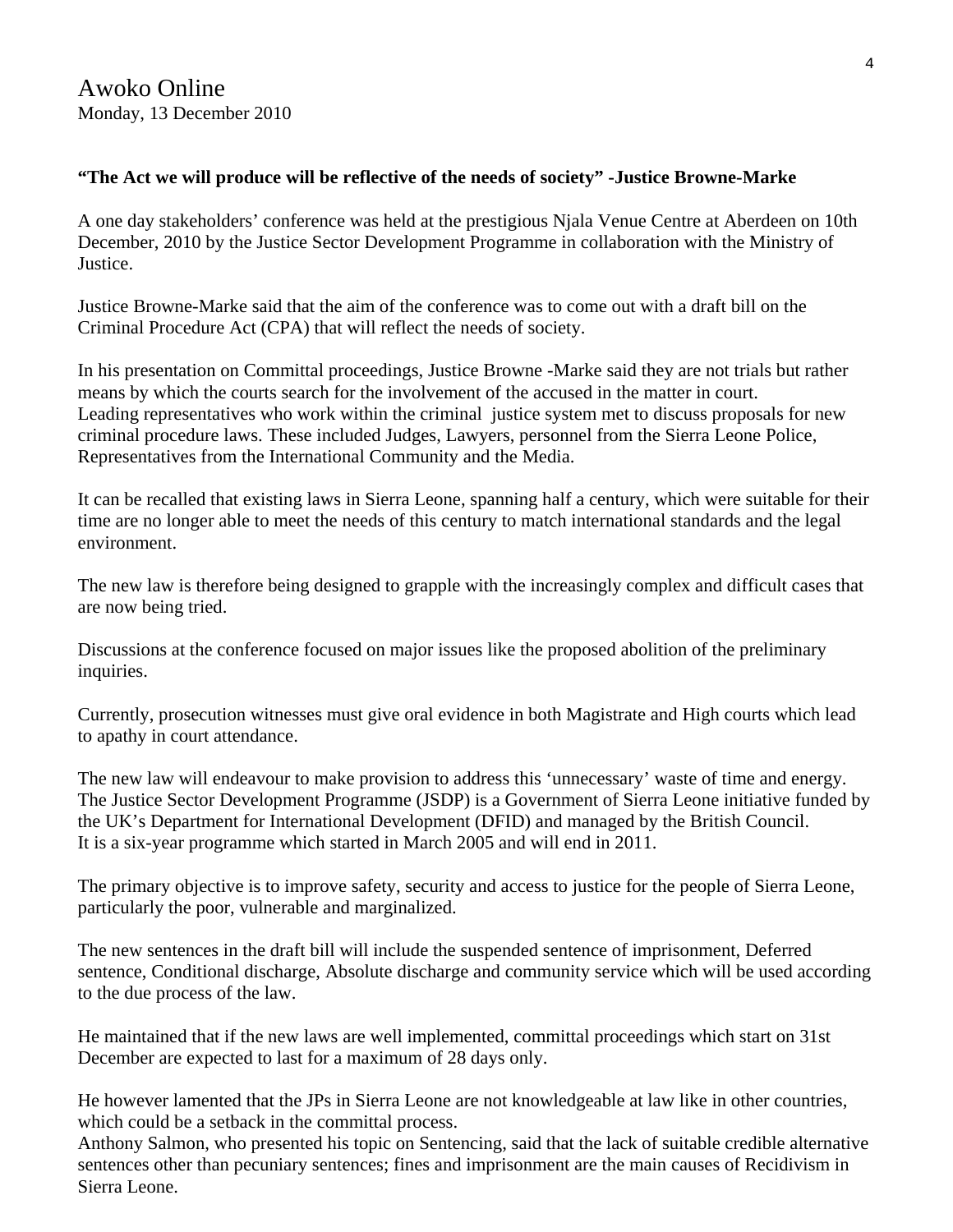He therefore urged the Judiciary to look for alternatives in future. "Sentences must be commensurate to the offences committed", Salmon maintained. He however stated that alternative sentences can be very costly and appealed to Organizations to endeavour to intervene in this direction. A lot of concerns were raised regarding the new court sentences in a country with a high level of illiteracy like Sierra Leone.

Other presentations made included procedures in the Constitution with regards arrests and proceedings and Summary/Special trials.

The legal instrument will be in tune with international standards take into consideration human dignity and human rights including the UN Child Rights Act.

By Sahr Ngegba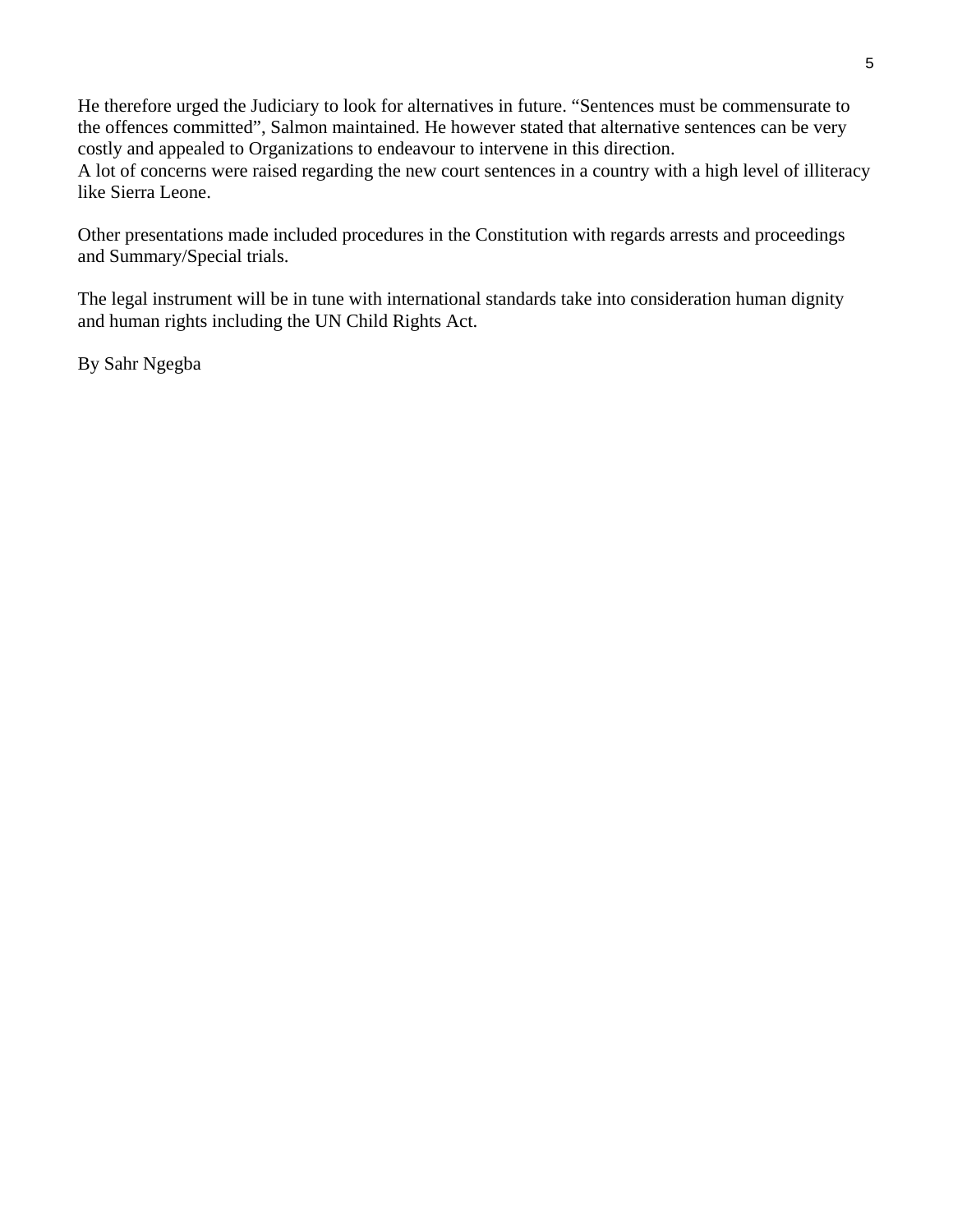#### **Weekly summary - Lieutenant Hategekimana to remain behind bars for life**

Three events featured before the International Criminal Tribunal for Rwanda (ICTR) this week, including delivery of judgement against former Rwandan military officer, Lieutenant Ildephonse Hategekimana, who was sentenced to life imprisonment for genocide, murder and rape as crimes against humanity.

The Tribunal convicted Hategekimana, officer who commanded the small military camp of Ngoma in Butare prefecture (southern Rwanda) in 1994, after being satisfied beyond reasonable doubts that he ordered the killing of Tutsis who had sought refuge at Ngoma church.

Other events were presentation of six monthly reports on ICTR completion strategy by President Dennis Byron and Prosecutor Hassan Bubacar Jallow before the Security Council and continuation of trial of ex-Rwandan Planning Minister Augustin Ngirabatware.

In his presentation, the ICTR president called upon international community to urgently resolve the problem involving relocation of people who have been acquitted by the Tribunal.

Despite significant efforts by the registrar, he said, three acquitted persons have still not been resettled and remained in safe houses in Arusha.

They are former Rwandan Transport Minister Andre Ntagerura, who was acquitted in 2006, former military officer, Brigadier General Gratien Kabiligi, who was freed in 2008 and businessman Protais Zigiranyirazo, a brother-in-law of the late president Juvenal Habyarimana, who was cleared in 2009.

The president warned that if such problem would not be dealt with in a comprehensive and long-term approach, interests of justice and rule of law would not be served.

The prosecutor, in his part, urged the Democratic Republic of Congo, Kenya, Zimbabwe and neighbouring states to intensify cooperation in tracking the remaining 10 fugitives.

In the trial of Ngirabatware, the prosecution started cross-examining him after concluding his examination in chief. The trial continues Monday.

#### FK/NI/ER/GF

© Hirondelle News Agency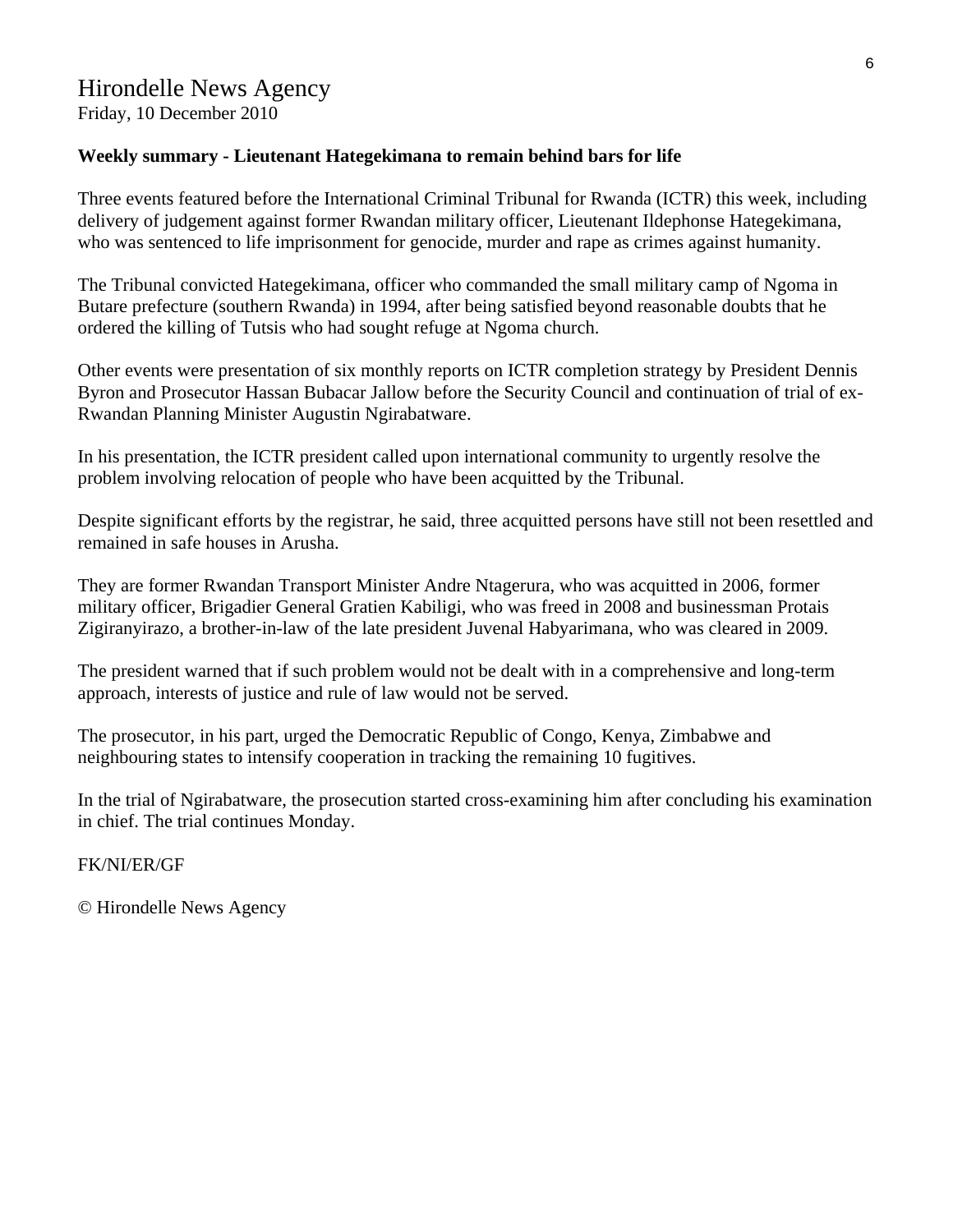## **Kenya To Set Up Post-Election Violence Tribunal**

The Kenyan government says it will set up a local court to try those responsible for deadly post-election violence that killed some 1,300 people.

Monday's announcement comes two days before the International Criminal Court is expected to reveal the names of six key suspects in the 2008 violence.

The office of President Mwai Kibaki says the decision to establish a local tribunal was reached at a cabinet meeting Monday.

A statement said Kenya's interests of peace, stability, national reconciliation, and justice for all victims of the violence cannot be achieved without a "local judicial mechanism."

The government tried to set up a tribunal last year but its proposal was rejected by parliament.

ICC chief prosecutor Luis Moreno-Ocampo subsequently said he would go after the suspected masterminds of the violence.

Kenya erupted in riots and ethnic killings after Mr. Kibaki was proclaimed the winner of the late 2007 presidential election. Opponent Raila Odinga and his supporters accused the president of stealing the election through fraud.

The country did not fully calm down until Mr. Kibaki and Mr. Odinga reached a power-sharing deal that made Mr. Odinga prime minister.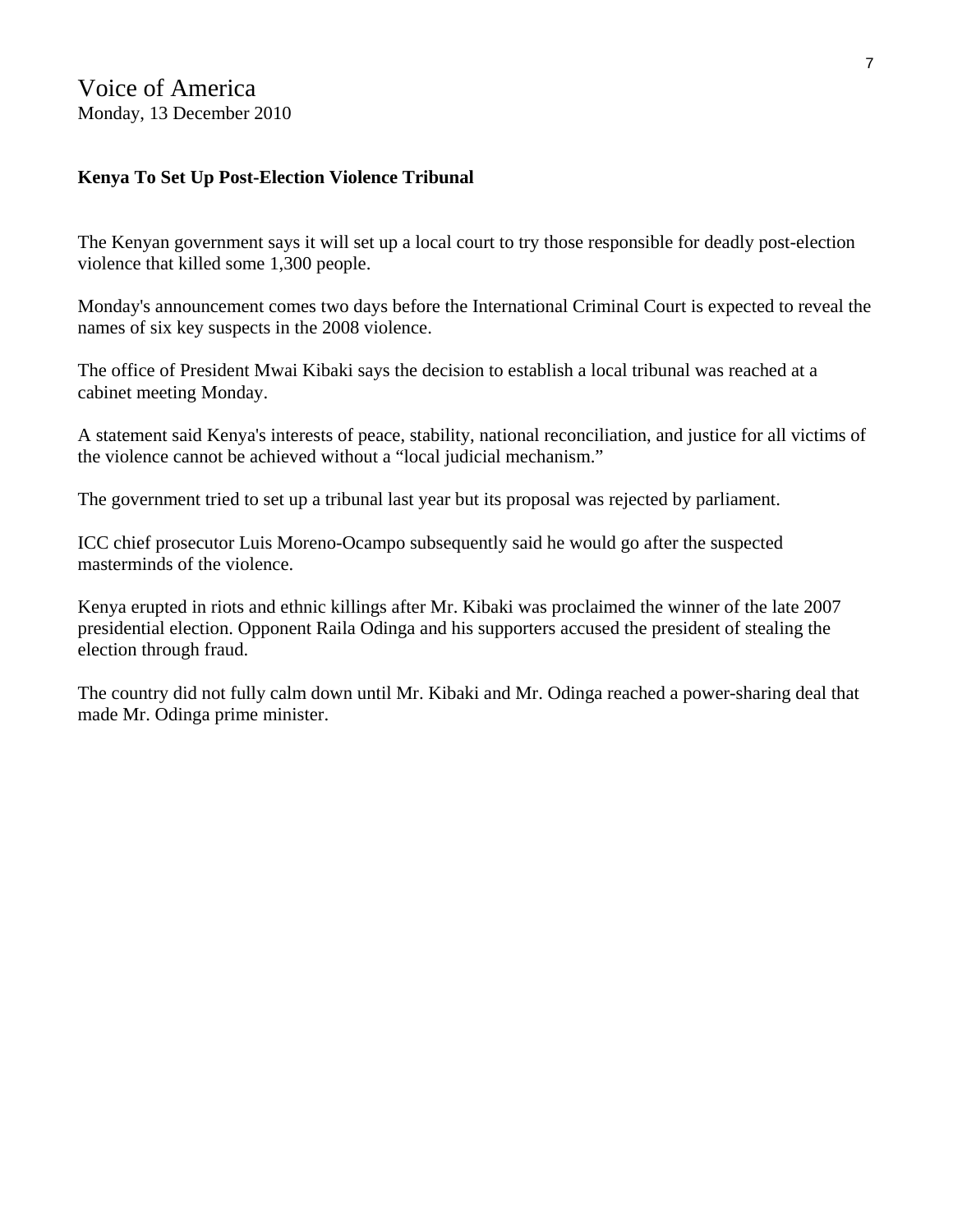# Kenya Broadcasting Corporation

Tuesday, 14 December 2010

#### **Experts: Local tribunal won't derail ICC process**

Written By:Carol Gakii,



Nairobi lawyer Harun Ndubi says putting in place a Local Tribunal will not in anyway affect the International Criminal Court-ICC process to try the six suspected masterminds of the post election violence.

Ndubi said ICC Prosecutor Luis Moreno Ocampo will carry on with his work since he took over the Kenyan case after parliament failed to pass legislations that would have created a local tribunal.

However, Ndubi says there is need to establish a local mechanism to try other crimes committed during the chaos.

He said the government must ensure that the tribunal created meets the international standards and independent from any political interference.

Speaking to KBC on phone, Ndubi called on the international community to come on board and assist the government in establishing a credible tribunal.

He said a local tribunal will ensure justice for all the victims since ICC will only deal with six cases.

Elsewhere, the International Commission of Jurist- ICJ says renewed efforts to form a local tribunal to try the masterminds of the post election violence are too little too late.

ICJ Kenya chapter executive director George Kegoro also says the efforts to form a local mechanism to deal with the suspects at the time when the International Criminal Court - ICC is preparing to release names of the six suspects under investigation could be seen as an attempt to jeopardize the ICC process.

In a telephone interview with KBC, Kegoro argued that establishing a special tribunal would not be easy adding that Mps rejected past efforts to form a local mechanism with an argument that the process was likely to be interfered with politically.

He said that claims of ICC being politically influenced are unfounded adding that those opposed to the International Court process were panicking.

ICC prosecutor Luis Moreno-Ocampo will Wednesday make public names of six suspects believed to bear the greatest responsibility over the violence. The names will be known at 5pm local time.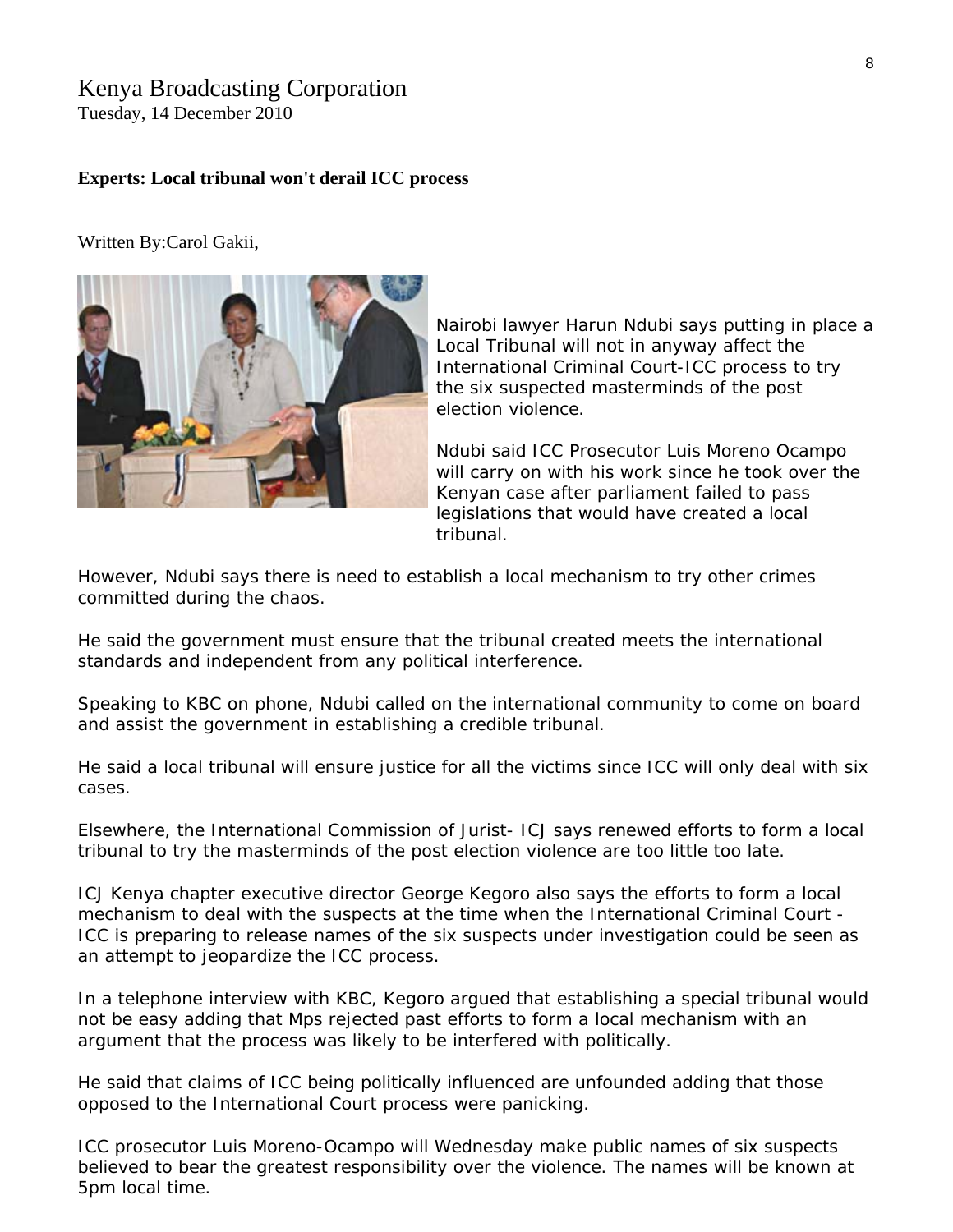News Day (Zimbabwe) Monday, 13 December 2010

#### **'Zim protecting genocide suspects'**

#### KELVIN JAKACHIRA | HARARE

The tribunal trying suspects of the 1994 Rwandan genocide has petitioned the United Nations Security Council to ensure Zimbabwe cooperates in arresting a top suspect believed to be hiding in the country.

International Criminal Tribunal for Rwanda (ITCR) chief prosecutor Justice Hassan Jallow said there has been little co-operation from Harare in apprehending Potrais Mpiranya, a former top soldier in Rwanda during the genocide.

In a letter to the UN Security Council last week, Justice Jallow said there were indications Mpiranya was enjoying high- level protection in Zimbabwe.

Mpiranya is one of the most wanted fugitives and has a \$5 million bounty on his head. He was a commander of the Rwandan Presidential Guard and allegedly masterminded the genocide that claimed the lives of close to a million Rwandans of Tutsi ethnic origin.

Politically moderate Rwandans from the majority Hutu ethnic group were also targeted during the mass killings. Rwandans who masterminded the genocide have been taken to the ICTR in Arusha, Tanzania, for trial.

Mpiranya was indicted by the ICTR but has remained elusive and is believed to be staying in Zimbabwe. Police in Harare said there were no genocide suspects in Zimbabwe.

Wayne Bvudzijena, national police spokesperson, recently told NewsDay: "We do not have those people here."

But Justice Jallow, in his letter to the UN Security Council said: "For over a year now my office has been in contact with the government of Zimbabwe in relation to the fugitive Protais Mpiranya, former commander of the Rwandan Presidential Guard and a top level indictee of the Tribunal.

"There are indications that Mpiranya has connections with that country and has at several periods resided therein. During my visit to Harare in 2009, I was assured by officials of the government of Zimbabwe of their cooperation in this matter."

Justice Jallow said the Zimbabwean government should fully co-operate to ensure Mpiranya was arrested and brought before the criminal tribunal.

"Investigators from my office continue to work with their Zimbabwean counterparts on the case," Justice Jallow said.

"I would urge the Zimbabwe government to devote top priority to the case of this high-level fugitive in order to secure his location, arrest and transfer to the Tribunal." Justice Jallow said the majority of the fugitives were staying in the Democratic Republic of Congo (DRC) and Kenya.

"It is necessary that the governments of the DRC, Kenya, Zimbabwe and neighbouring states intensify cooperation and search for the 10 fugitives, all of whom, according to our sources, are within east, central and southern Africa," he said.